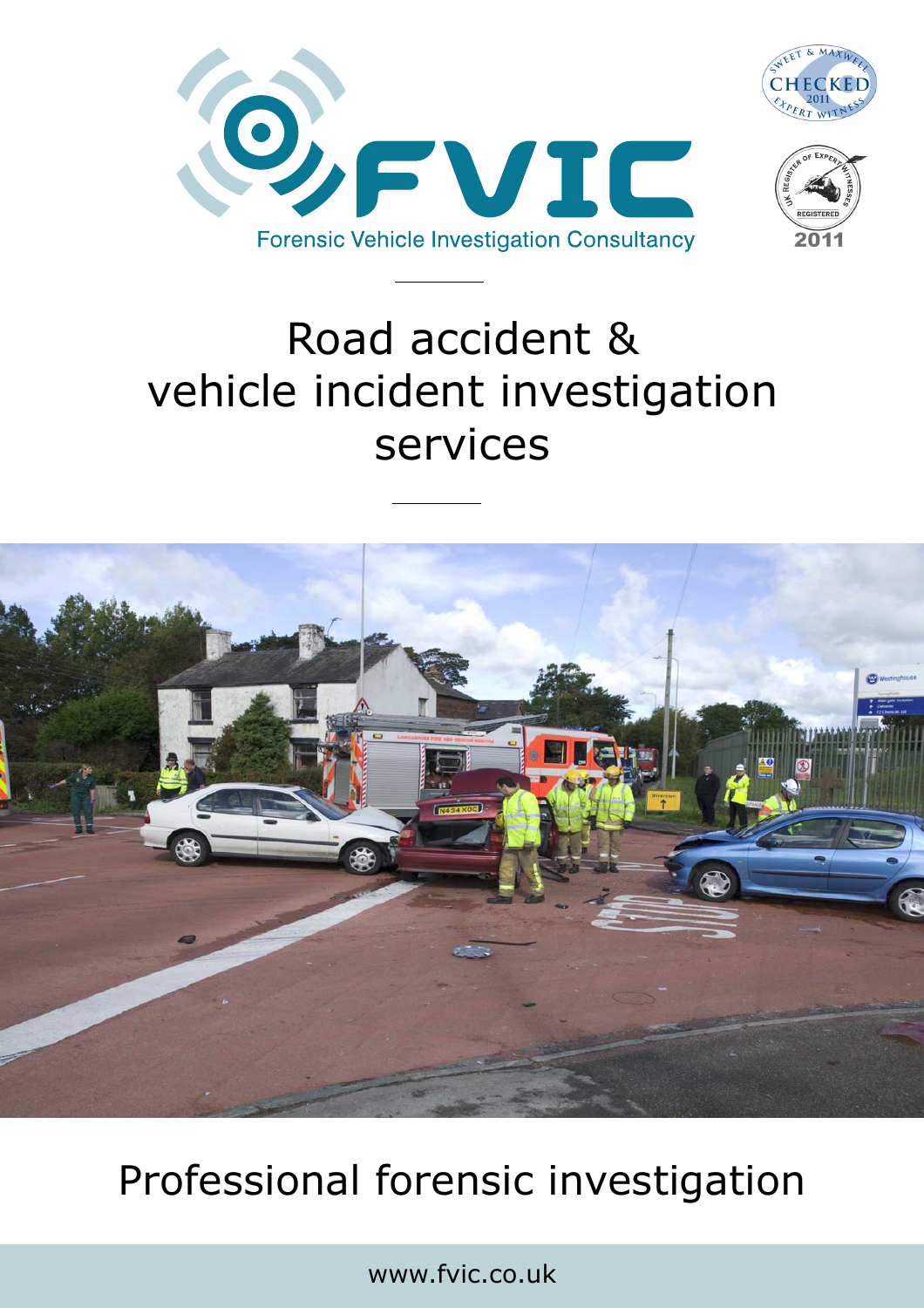### Services provided

The Forensic Vehicle Investigation Consultancy (FVIC) exists to provide professional forensic traffic and vehicle incident related investigation and engineering skills to the legal, insurance and transport industry.

The consultancy uses only experienced experts who have all the relevant skills and qualifications.

Our experts come from either police or motor industry backgrounds having many

years hands on experience in investigating incidents and providing evidence based on all factors involved and the use of accepted scientific principles.

All our experts are fully conversant with Criminal and Civil Procedure Rules and are fully skilled Expert Witnesses.

FVIC provides professional services in the following areas:



- Road accident analysis & investigation
- Traffic accident reconstruction
- Vehicle & component examinations
- Expert witness statements & interviews
- Accident consistency examinations
- Forensic stolen vehicle examinations
- Detailed analysis of prosecution evidence and other expert reports
- Speed detection devices (radar, VASCAR & Police Pilot)
- Auto insurance claims & investigation
- Insurance repair assessment
- Damage consistency examinations
- Insurance repair assessments and diminution of value reports
- Vehicle pre-purchase inspections & valuations
- Photography & video
- Detailed site inspections & locus reports
- Electronic surveys of road traffic & crime scenes
- Computer generated scale plans
- Criminal proceedings
- Road traffic proceedings
- Coroners Court
- Civil litigation
- Insurance valuers & assessors
- Corporate retained services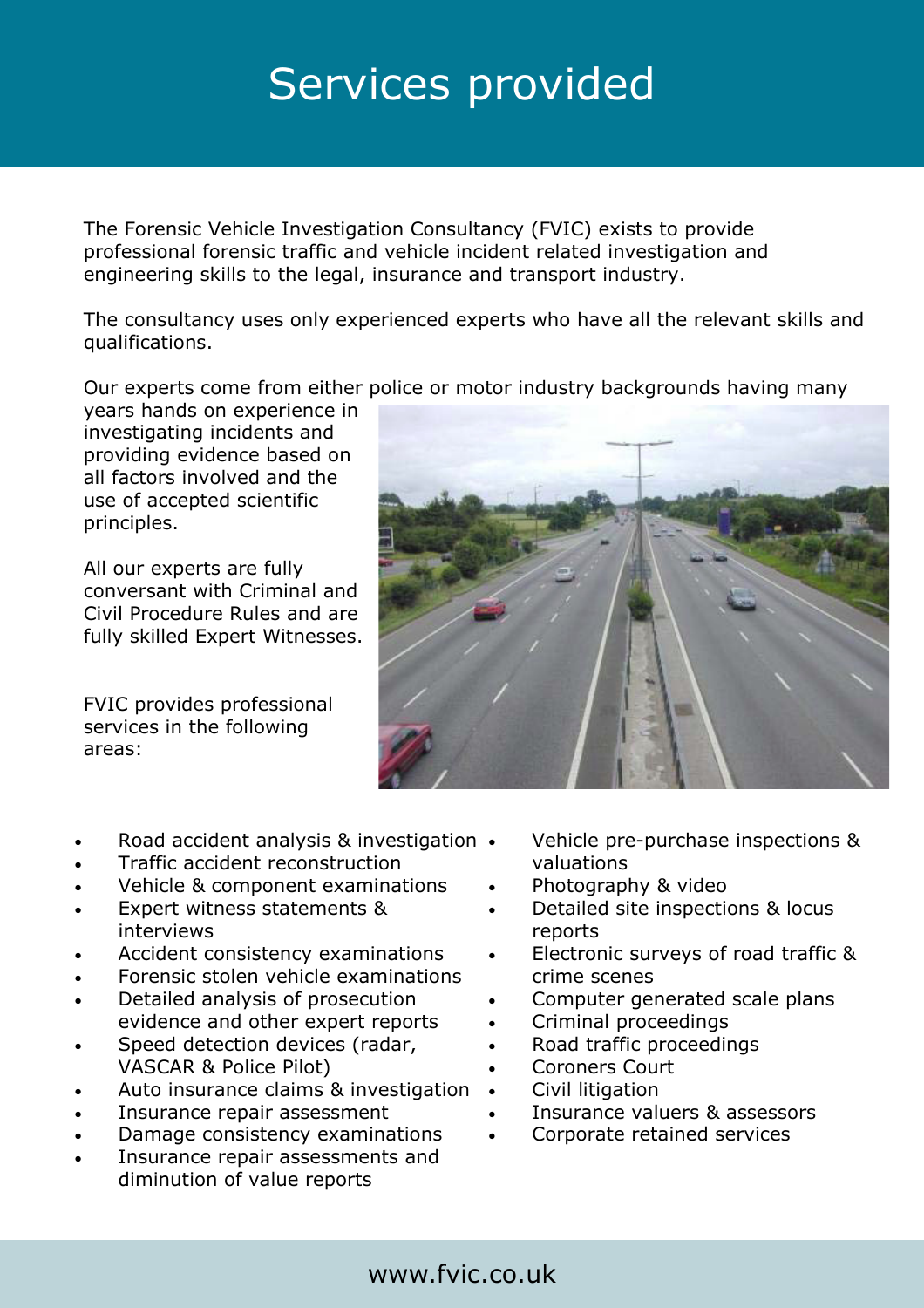# Skills, experience & qualifications

FVIC experts have received extensive training and hold relevant qualifications and senior membership of all current professional bodies including:

- The City & Guilds Institute (*C&G*)
- The Institute of Traffic Accident Investigators *(ITAI)*
- The Institute of the Motor Industry *(IMI*)
- The Institute of Road Transport Engineers *(IRTE)*
- The Society of Operations Engineers *(SOE)*

FVIC experts have skills, qualifications experience in the following areas:

- Fully trained former Police accident **investigators**
- Class 1 Advanced Police car driving
- LGV Class 1 driving licence holders
- PCV driving licence holders
- Motorcycle driving licence holders
- Holder of Certificates of Professional Competence (National Freight & Passenger Transport Operations)
- Fully trained and experienced former Police Traffic Patrol Officer
- Hand held speed detection device operation (radar & laser)
- In car speed detection device operation (VASCAR, etc.)
- Standard accident investigation training
- Advanced accident investigation training
- City & Guilds Certificate in Road Accident Investigation for Police Officers
- Electronic total station surveying of acci- dent scenes / incident sites
- City & Guilds Computer Aided Design Operation (CAD)
- City and Guilds Full Certificate in Automotive Engineering.
- Advanced Automotive Engineer (*AAE*).
- Incorporated Engineer *(I.Eng)*
- Full membership of the Institute of Traffic Accident Investigators (*ITAI*)



- Examination and identification of stolen vehicles and plant
- Certificated Automotive Engineer
- Fellowship & Membership of the Institute of the Motor Industry (*IMI*)
- Membership of the Institute of Road Transport Engineers *(IRTE)*
- Membership of the Society of Operations Engineers *(MSOE)*
- Special brake training for ABS & LGV braking systems
- Tyre Examination Methods for Police Accident Investigators - Michelin
- EDCRASH & AI-Damage Operation (crush damage analysis to assess vehicle speed)
- RELMO 3D forensic mapping and animation package
- Graduate & Licentiates of the City and Guilds of London Institute (*C&G*)
- Registered Engineering Technician with the Engineering Council UK
- Electronic Stability Program (ESP) Body control systems
- Previous authorisation by VOSA to examine & prohibit un-roadworthy vehicles
- Technical training by Mercedes-Benz, BMW and Bosch
- Tachograph installation & calibration